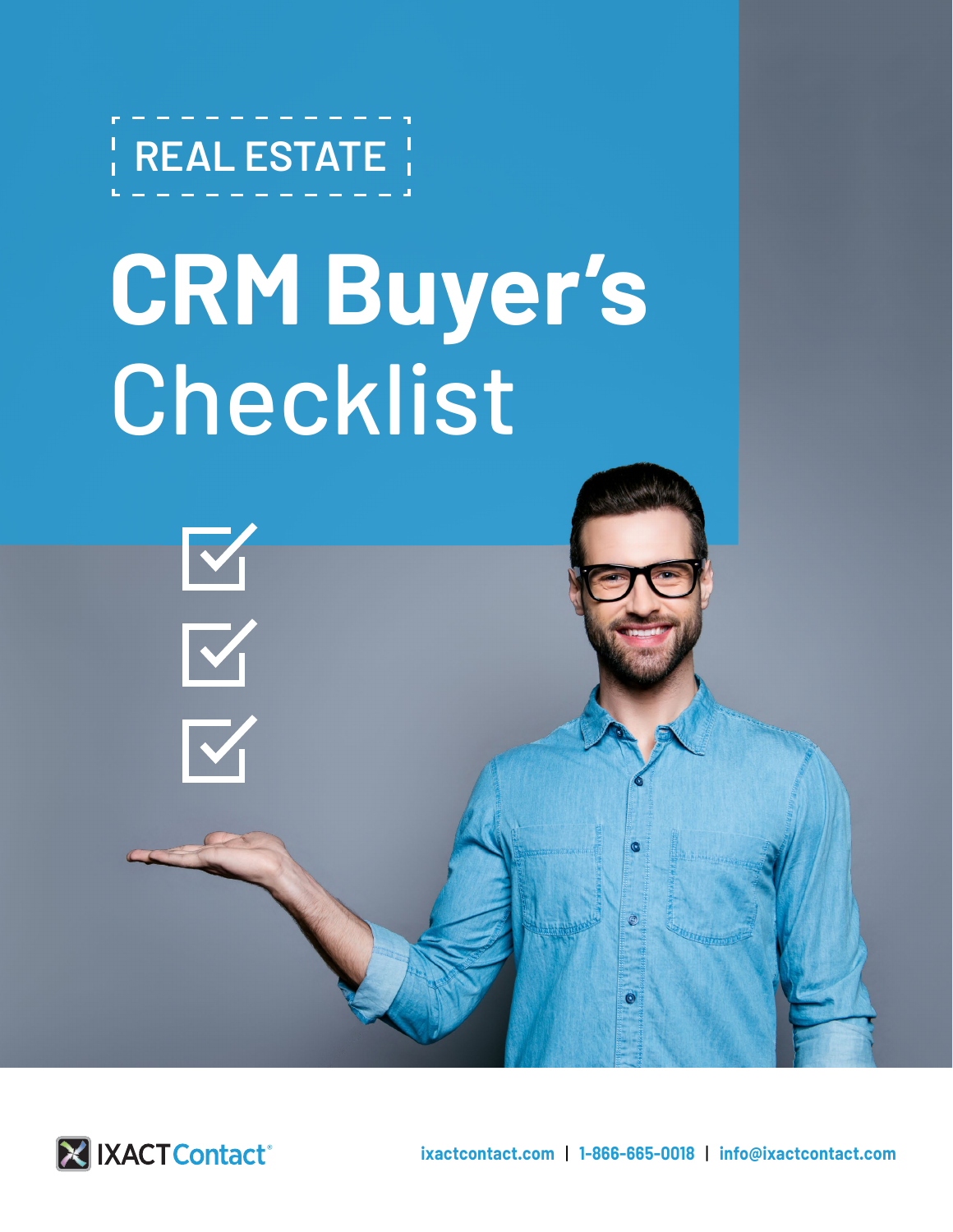Choosing the right real estate CRM for your business can be a challenge. There are many options available, and each one offers a different set of features.

How do you identify which CRM product will be the most effective at keeping you **organized** and helping you **stay in touch?** And what about **generating leads** and **converting them into clients?** 

We've created and updated this handy checklist to help you choose the real estate CRM and marketing automation system that **checks off all the right boxes.**



# **User Interface and Connectivity**

- $\Box$ Quick to learn and easy to use
- $\Box$ An intuitive user interface that works on all screen sizes
- $\Box$  A customizable Dashboard that shows you how your business is doing
- $\Box$  A full Mobile App so you can work from anywhere on any device
- $\Box$  Automated sync with Google, MS Outlook, Apple apps, and mobile apps
- $\Box$  100% Mac and iPad compatibility



#### **Contact Management and Keep in Touch Fundamentals**

- $\Box$ Keep in Touch Coach that tells you who you need to call each day
- $\Box$  The ability to communicate via text including mass texting and lead autoresponder
- $\Box$  Rich contact profiles and contact history
- Powerful contact grouping & search capabilities  $\Box$
- $\Box$  Email correspondence capture
- $\Box$  Social media integration
- □ Contact-specific keep in touch dashboard

## **X IXACTContact**®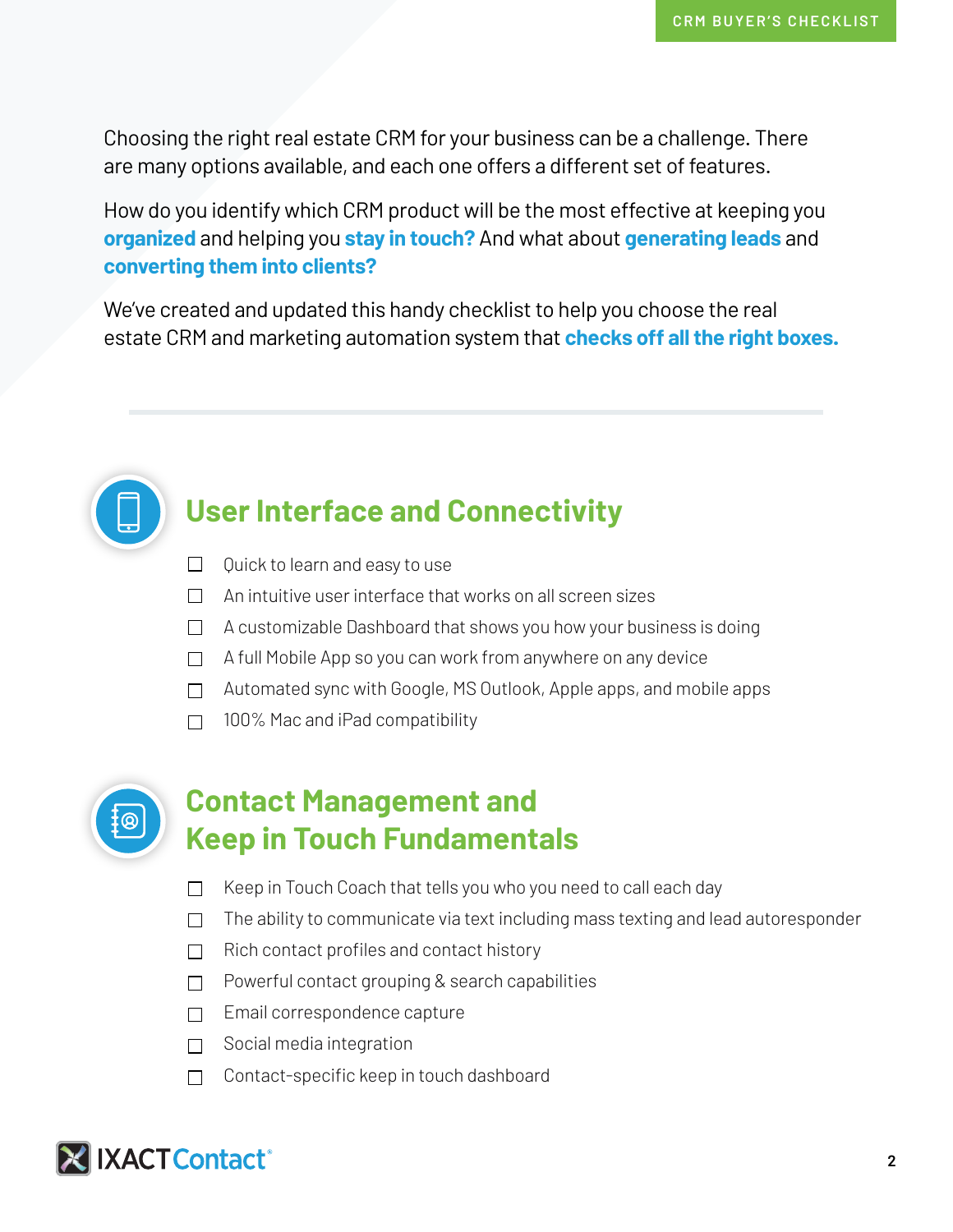- $\Box$  Automated Keep in Touch, Birthday, and Move-in Anniversary reminders
- $\Box$  A robust Calendar and Task List with automated reminders
- $\Box$  The ability to create and manage group marketing events
- $\Box$  Mail merged letters & envelopes or labels
- $\Box$  The ability to create and manage your Business Directory
- $\Box$  A full suite of helpful Reports



## **Lead Capture and Management**

- Capture leads from your website and third party lead sources automatically  $\Box$
- $\Box$ Leads receive instant text notifications
- $\Box$  Get immediate text and/or email alerts
- $\Box$  Auto assign new leads to targeted drip email campaigns
- $\Box$  Auto assign new leads to monthly e-Newsletter distribution list
- $\Box$  View and manage your Business Pipeline from new leads to past clients
- Keep in Touch Coach so no lead falls through the cracks $\Box$



## **Email Marketing**

- $\Box$ Monthly Real Estate e-Newsletter
	- $\Box$  Professionally designed and written
	- $\Box$  Fully automated
	- $\Box$  Fully customizable (at agent and broker levels)
	- $\Box$  100% responsive (i.e. looks great on mobile devices)
- □ Advanced Email Campaign Reporting
- $\Box$  Personalized graphical mass emails
- $\Box$  Targeted drip email nurture campaigns for different lead and contact types
- $\Box$  e-Cards for Just Listed/ Just Sold, holidays, birthdays, and move-in anniversaries
- $\Box$  Video email via BombBomb integration

## **X IXACT Contact**®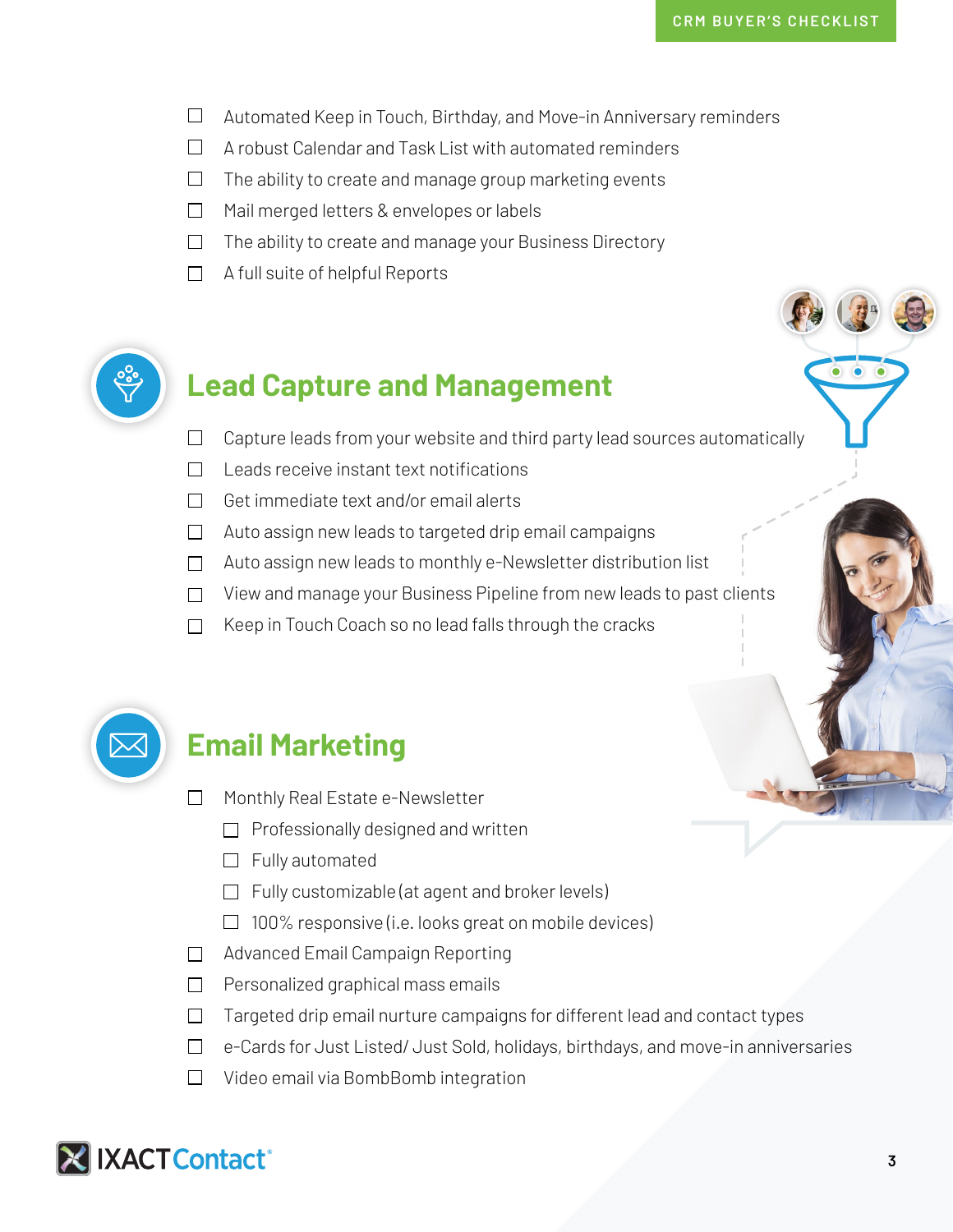

## **Active Business Management**

- $\Box$ Buyer & Seller Management
	- $\Box$  Track all property and listing details
	- $\Box$  Automated email reminders of key dates and milestones
	- $\Box$  Manage offers
	- $\Box$  Track commissions
- $\Box$  Listing & Closing Activity Plans
- $\Box$  Related party information
- $\Box$  Showings module
- $\Box$  Unlimited document upload and storage
- $\Box$  Listing service reports



## **Teams Functionality**

- Small teams can share one account for no additional cost П
- $\Box$  Powerful 'Teams' version available for larger teams
	- $\Box$  Each team member has their own calendar and task list which can be shared
	- $\Box$  Appointments and tasks can be assigned to other team members
	- $\Box$  Leads can be distributed to team members
	- $\Box$  Communications can be sent with either Team or individual branding
	- $\Box$  The team leader controls lead assignment, contact visibility, and permissions



## **Agent and Team Websites**

- $\Box$ Easy to set up without needing a webmaster
- Customizable themes with extensive image library  $\Box$
- $\Box$ Responsive design for optimal display on all devices
- $\Box$  16 pages of professionally written content
- $\Box$  Built-in Blog with professionally written blog posts provided
- $\Box$  Social media integration with Facebook and Twitter
- $\Box$  Powerful lead generation and lead capture capabilities
- Listings integration (IDX) search engine optimized  $\Box$



# **X IXACT Contact®**